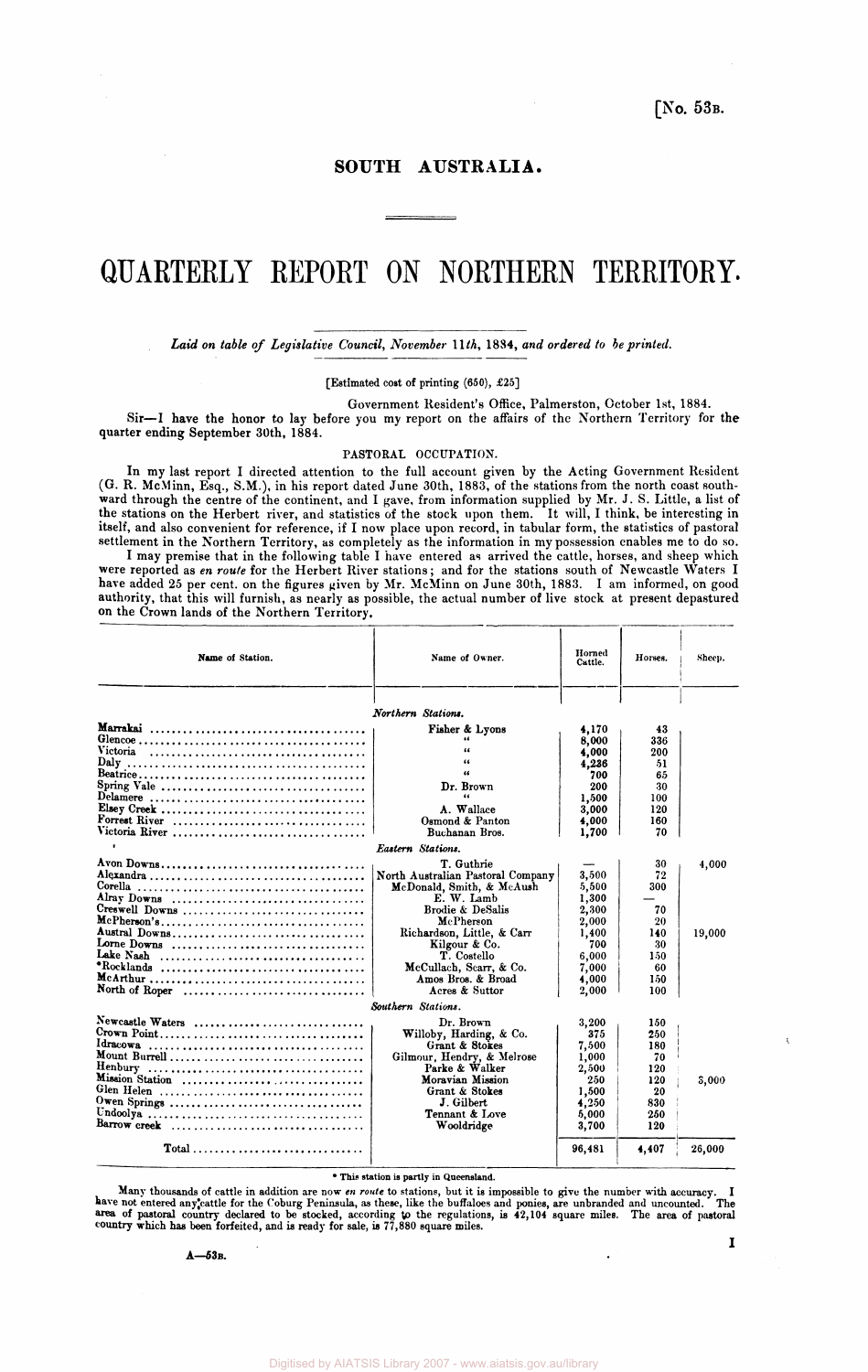#### **OUTRAGES BY ABORIGINALS.**

I have already referred to the treacherous and brutal assault upon the Copper Camp, as it is called, at the Daly river, and the murder of those old and highly-esteemed pioneers of the Northern Territory, Henry Houschildt and Johannes Noltenius. John Landers and Thomas Schollert, who were also killed, were less known and had never taken so prominent a position as Messrs. Houschildt and Noltenius. The escape of Mr. Roberts is entirely due to the cry of warning which Landers gave when he saw he was being attacked. On hearing it Mr. Roberts suddenly looked up, and the blow from a pick, which was even then descending, instead of coming crash upon the top of his skull grazed down on the bone above the eye. But for the change in the position of his head he, too, would now be dead.

I have been very careful in making inquiries into the cause of this attack, and, as I have had an opportunity of conversing with those who have gone to the Daly since and those who were visitors there during the time the copper mining was being carried on, I am confident I am in possession of the facts. It is therefore a melancholy satisfaction, as is it also a duty to the dead who are unable to defend themselves, to state that they, poor fellows, have fallen victims to overkindness, overconfidence, and the want of that wary distrust of the blacks by always carrying firearms which is the white man's only safety and protection of his life. At the Copper camp the mining party were so kind to the blacks, were so liberal in their gifts of food, tobacco, and other things—not liquor, as they had none—were so confident in the goodwill of the blacks they lent them guns to shoot game for them, that they were wholly off their guard. And all the time while they were becoming more and more sure of the friendliness of the blacks these savages were plotting to murder them. The blacks observed the Europeans went to work without their revolvers ; they saw they worked apart in different parts of the claim, and they resolved to massacre them. It is probable that they thought it wise to get Houschildt, one of the wariest and most formidable of the party, away, and so they concocted a story of " big fellow heap of copper all a same as this fellow "— *i.e.,* the one where they were working, which they offered to show him. He, utterly without suspicion, went off with them alone, and the first night was killed asleep. They then watched their opportunity, and on the morning of September 3rd everything appeared killed asleep. They then watched their opportunity, and on the morning of September 3rd everything appeared favorable, and having concealed their spears, dragging them through the grass into the camp with their toes, at a given signal all four were simultaneously attacked. It is not necessary that I should recount the circumstances ; it is enough to say that four are dead and one escaped by a miracle. It is, however, necessary to say, as against those who, far from the scene and with no knowledge of the men or the circumstances, have been indulging in " mealy-mouthed philanthropies" about what has been done and what ought not to have been done, that, while no doubt there have been many instances of outrages upon lubras and blackfellows both, in the case of these men there is no suspicion of either. It is due to their memory to place this upon record. There was no lubra wronged, there was no cruelty to blackfellows. They were murdered for loot, for plunder, for " tucker," the constant sight of which excited an irresistible passion to possess it and to eat it. Since then, partly no doubt as a consequence of the search parties disturbing them in their usual camps, another party was attacked at Argument Flat by blacks of the same tribe, Woolwogas, with the same object of obtaining plunder. Full accounts of the Daly River outrage have been published, and all the world now knows that the blacks were the aggressors. I think it expedient that the report which I obtained from Mr. J. A. G. Little, senior and superintending officer of the Post and Telegraph Department, should be printed, that it may be made equally clear that they were the aggressors also at Argument Flat.

**Post Office and Telegraph Department, Southport Station, October 2nd, 1884.** 

**Sir—Your memo, received at Rum Jungle, asking for information about late outrage, was at the time misunderstood by me.** 

It was thought that full particulars of the outrage had already reached you, and that your memo. requested information about proceedings of the search parties, consequently, my reply said "no further information at present

from Rum Jungle hotel.<br>
Mrs. Lawler, wife of landlord of Rum Jungle hotel, was at home, but her husband was absent in Palmerston. Two natives,<br>
a man and a woman, belonging to Woolwonga tribe were employed at the hotel.<br>
N

About 9 p.m., the native man at Rum Jungle hotel told Mr. Smith and Mrs. Lawler that Louis and Neddy Lewis, two<br>Woolwonga natives, had come into the hotel.<br>The native Louis habeen employed for several years at Powell's cre

Louis then asked Mr. Smith several shrewd questions, evidently for the purpose of ascertaining how many people were at Rum Jungle and in neighborhood, also how long Mr. Smith was likely to remain at Rum Jungle. Louis also

not interfere with natives.<br>It afterwards appeared that the natives came round camp in night-time for purpose of concealing large number of spears.<br>At daylight, on morning of Saturday, September 27th, Bridson, Stanley, and

camp unprotected.<br>
Mr. Smith also noticed<br>
Mr. Smith also noticed<br>
Dily of water on the fire, and was almost inclined to stop at camp until return of men in order to obtain some tea.<br>
The men found team horses safely. They

**No. 53R.**